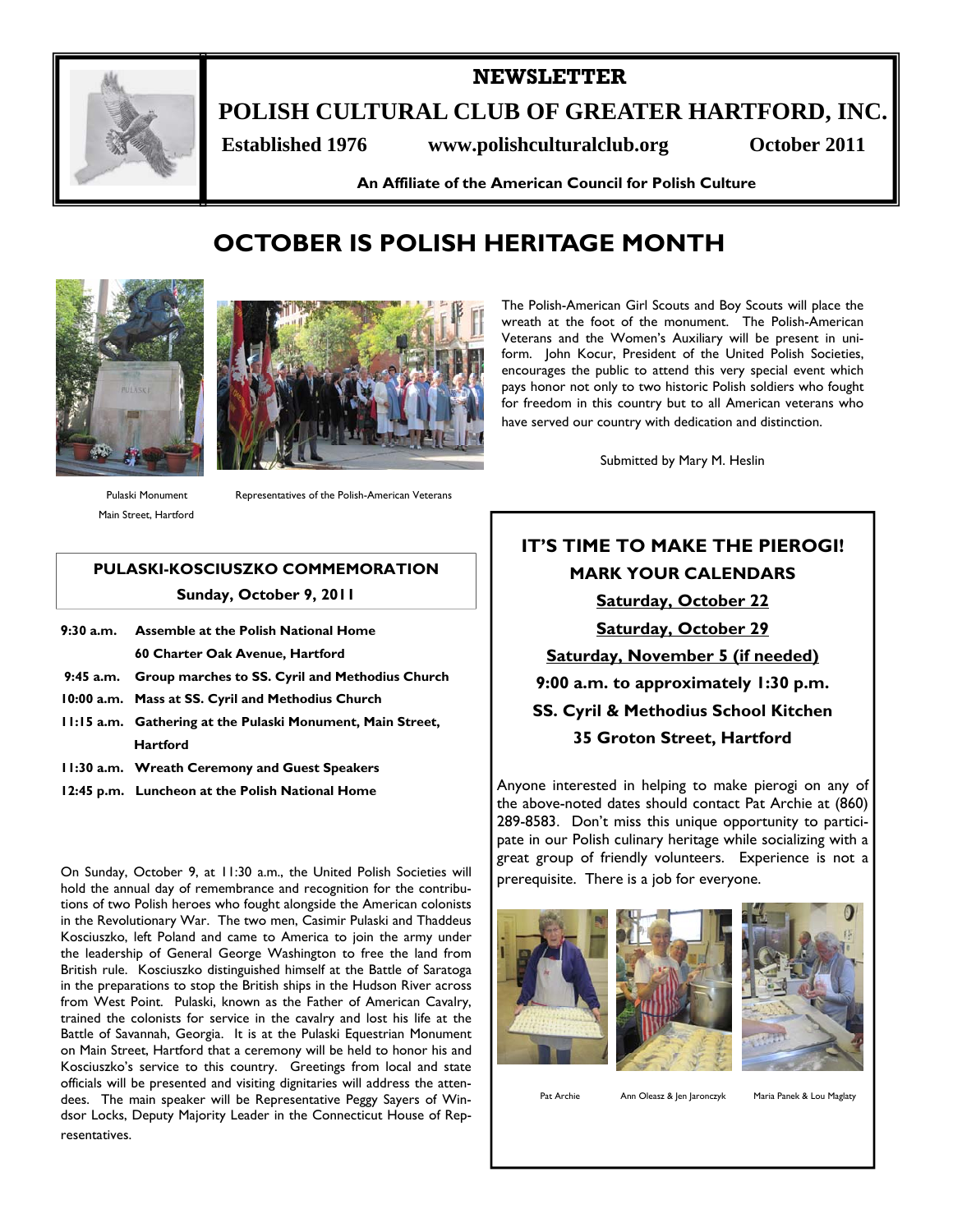

## *Page 2* **NEWSLETTER**

#### **PRESIDENT'S MESSAGE**

#### Dear Members:

The seasons are moving faster than we can become comfortable with, and before you know it, the one we are in has changed again. This means that our summer rest time is coming to a close and our 35th Anniversary celebration on September 18 at the Polish National Home has come and gone, but not without beautiful memories. It was a majestic afternoon. Executive Director Staś Radosz of the Polish Center of Discovery and Learning at Elms College, Chicopee, MA, was presented with an oil painting of the Royal Palace in Warsaw, Poland, which was obtained by Eleanor (Lottie) Pozniak, a founder and first president. It will hang in the Museum's permanent collection in her honor. Following an outstanding lunch, the surviving nine founders were introduced and presented with a token of appreciation. Gary Sredzienski's discussion of the history of Polish-American music

and performance using a variety of accordions was superb. Thank you to co-chairs Anna-Mae Maglaty and Fran Pudlo and their committee for a day to remember.



Surviving Club Founders, L to R: Florence Langridge on behalf of Lottie Pozniak, Ann Oleasz, Debbie George, niece on behalf of Mary M. Hartz, Valarie Gray, Krystyna Słowikowska Farley, Pat Archie, Hedy Bruks, and Joan Godlewski. (Alex Szerejko could not be present.)

The balance of this year provides us with October's "Polish Heritage Month," our Annual Meeting/Food Drive/Turkey Raffle, as well as the Szopka Festival in November, and the beautiful Wigilia in December. Volunteers are already working on these programs. We have outlines for several new programs for 2012. I ask that everyone pitch in and do what they can so that all will run smoothly. Remember, what you do is that much less that someone else has to do. So, as you can see, your Club continues to work hard to bring Polish culture to you and the general public. Thank you for supporting our efforts and in helping us to meet our mission.

#### Cliff Archie, President, PCCGH

|                          | <b>NEWSLETTER STAFF</b>                       |
|--------------------------|-----------------------------------------------|
| Editor:                  | <b>Frances Pudlo</b>                          |
| <b>Assistant Editor:</b> | <b>Anna-Mae Maglaty</b>                       |
| Staff:                   | <b>Carol Bogon Phelan and Nancy Yiznitsky</b> |
|                          |                                               |

## **CONGRATULATIONS! 2011 POLISH SCHOLARS**

**Polish Cultural Club of Greater Hartford, Inc. Jennie Marconi Javorski Scholarship** 

**\$1,000.00 Each** 



Thomas Cwikla, Caroline Rose Kieltyka, Klaudia Kawka, Natalia Zagula

## **ACPC Skalny Scholarship for Polish Studies \$3,000.00**



L to R: Cliff Archie, Karoline Carlman, and Ursula Brodowicz

Ursula Brodowicz, on behalf of the American Council for Polish Culture, presented one of two Skalny Scholarship awards to Karoline Carlman of Andover, CT at the PCCGH Scholarship Awards & Strawberry Social on June 15, 2011. Karoline is a student at CCSU working toward a Bachelor of Arts degree in International Studies with European Union/Western Europe concentration. She spent the summer of 2008 in Poland in the town of Tczew of Pomorska at an English immersion camp as a volunteer teaching assistant with the Kosciuszko Foundation. Most recently, she completed a course titled the "History of Modern Poland," described as extremely demanding and taught by Dr. M.B. Biskupski, holder of the S.A. Blejwas Endowed Chair in Polish Studies at CCSU. Karoline has applied to the State Department for a grant to study in Lithuania as part of her interest in Eastern Europe. Her involvement in the community to promote Polish culture stems in part from being an active parishioner at SS. Cyril & Methodius Church in Hartford, teaching Polish folk arts at the School alongside her mother, and being an entrant in the Club's Szopka Festival as well as mentoring other students in the art of szopka making.

*Welcome / Witamy to New Members* 

 **Gabriela Backiel Krysia Jopek New Britain, CT Windsor, CT**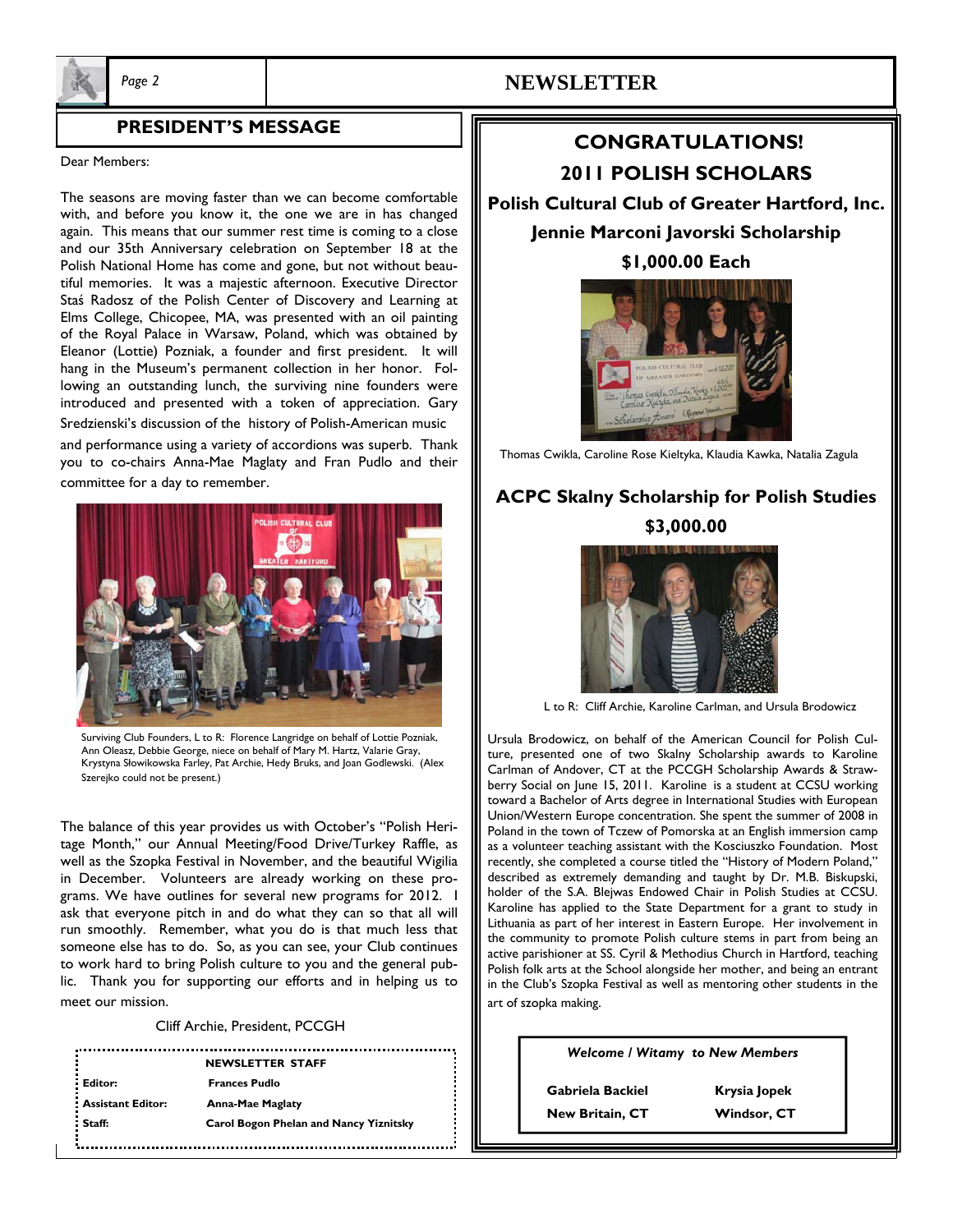## **DID YOU KNOW . . . ?** *Page 3*

### **KAZIMIERZ FUNK DISCOVERED VITAMINS?**

Born in Warsaw, Poland in 1884 (when Poland was a part of Russia), Kazimierz Funk became a world-known biochemist. In 1912 he confirmed the existence of Vitamins B-1, B-2, C, and D, and their necessity for normal health and the prevention of deficiency diseases. His work began when he recognized that certain food factors were needed to prevent nutritional-deficiency diseases, such as Beriberi (vitamin B-1 deficiency), Pellagra (niacin deficiency), and Rickets (vitamin D deficiency). He suggested that these unidentified substances were all in a class of organic compounds called "amines," which are vital to life, so he named them vitamins (vital amines). Although they were not actually amines, Funk's proposal (and the coined term *vitamine*) has been called a stroke of genius.



The son of a dermatologist, Funk earned a doctorate degree at the University of Bern, Switzerland, at the age

of twenty. He then worked at the Pasteur Institute in Paris, the Wiesbaden Municipal Hospital in Germany, the University of Berlin, and the Lister Institute in London. Emigrating to the U.S. in 1915, he held industrial and university positions in New York and became a naturalized U.S. citizen in 1920. With funding provided by the Rockefeller Foundation, he returned to Warsaw in 1923 to serve as director of the Biochemistry Department of the State Institute of Hygiene, where he increased the quality of Insulin produced in the laboratory. In 1928, because of political unrest in Poland, he accepted a position at a pharmaceutical house in Paris and founded Casa Biochemica, a private laboratory that produced bio-chemical products. After Germany invaded Poland in 1939, Funk returned to the U.S. to work as a consultant for the U.S. Vitamin Corporation. He became president of the Funk

Foundation for Medical Research in 1940. In 1963, Funk gave up an active role in research, when he retired.

Funk later studied animal hormones and contributed to the knowledge about hormones of the pituitary and sex glands, emphasizing the importance of balance between hormones and vitamins. He investigated the biochemistry of Cancer, Diabetes, and Ulcers, improving manufacturing methods of commercial drugs as well as developing several new commercial products in his laboratories. He died in Albany, New York in 1967.

Funk advanced humankind's understanding of nutrition and revolutionized the way people looked at health. His conclusion that a lack of vitamins in the diet was responsible for diseases, helped to develop effective preventative and curative measures. Other contributions include finding the connection between Vitamin B complex and carbohydrate metabolism, discovering that vitamins influence the speed at which Cancer grows, separating Vitamin D from cholesterol, and realizing that bacteria are a necessary part of the diet. Funk's work clearly contributed to the increased life span that many people enjoy today.

From: Excerpts from the New Britain City Journal (Diane L. Mechlinski)

#### **POLISH NIGHT AT THE CORA BELDEN LIBRARY**

"Polish Night," arranged by Director Carole Fisher of the Cora Belden Library in Rocky Hill on July 19, 2011, turned out to be a wonderful evening with 127 attendees. Our PCCGH committee of Pat and Cliff Archie, Pat Checko, Krystyna Farley, Ann Oleasz, Carol Oleasz, Carol Phelan, and Cameron Torres (Ann Oleasz's grandson) put on a very enjoyable evening. Guests were greeted with information on the PCCGH, followed by a talk and fashion show of Polish costumes and a 30 minute travelogue on Poland. Cameron displayed two szopki he created and explained how they were made. New member Pat Checko, along with Pat, Ann, and Carol had several tables of books, dolls, wycinanki, pisanki, carvings, and amber pictures. Krystyna provided a beautiful display of amber jewelry. Polish candy disappeared as fast as the bowl was filled. The Committee did a fine job, and I thank them very much.

Submitted by Cliff Archie, President

#### **2011 DISTINGUISHED SERVICE AWARDS**

The Polish Cultural Club of Greater Hartford, Inc. heartily congratulates the following worthy recipients of Centrala's Distinguished Service Award for 2011:

**Mark Kamienski**, President of the Polish National Home **Elizabeth Kocul**, Dedicated Club Member

The awards banquet will be held at the Polish National Home on Sunday, October 16, 2011

For information and tickets, please call (860) 247-1784 or E-mail: hartfordpolishhome@sbcglobal.net